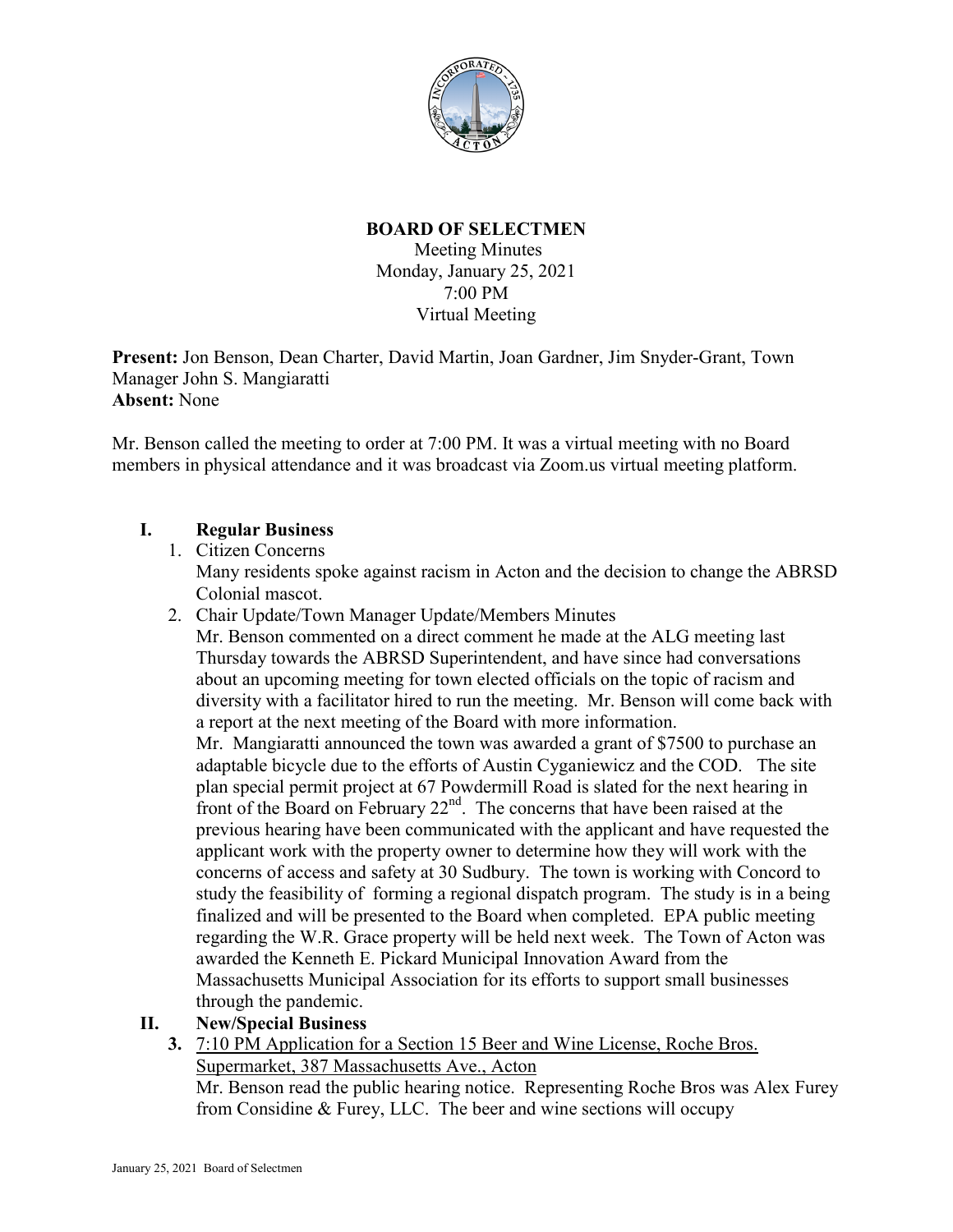

approximately 1200 sq. ft. of store space. There is currently 1 Section 15 beer and wine license available in Acton. No further questions from Board members. **Ms. Gardner moved to close the hearing, seconded by Mr. Martin. Mr. Martin called roll: Mr. Snyder-Grant – aye Ms. Gardner – aye Mr. Charter – aye Mr. Benson – aye Mr. Martin – aye The Board voted 5-0, the motion carried**

**Ms. Gardner moved to approve the Section 15 Beer and Wine License, seconded by Mr. Charter. Mr. Martin called roll: Mr. Snyder-Grant – aye Ms. Gardner – aye Mr. Charter – aye Mr. Benson – aye Mr. Martin – aye The Board voted 5-0. The motion carried**

4. COVID Response Update

Mr. Mangiaratti announced Acton's First Responders have completed their vaccinations. Phase 2 of the vaccination rollout begins on February  $1<sup>st</sup>$  and will include people 65 and up, and working to continue to plan for vaccinations for residents in the future. There has been a cumulative of 656 COVID cases, and 49 currently in isolation, down from the mid-60's a few weeks ago. The state is encouraging people to register on the mass.gov website, where there are mass vaccination centers as well as several pharmacy chains. Mr. Mangiaratti will report back to the Board regarding possible local vaccine clinics in the future.

5. Discuss Annual Town Meeting Date and Budget Calendar

Mr. Mangiaratti updated the Board regarding the draft timeline to Town Meeting, and will be presenting the proposed Budget Report on March  $1<sup>st</sup>$  which will include the 10 year capital plan. There were some concerns about costs hosting a hybrid indoor/outdoor Town Meeting as previous hybrid Town Meetings had CARES Act funding. Further discussion will occur on the meeting venue at a later date. **Ms. Gardner moved to hold the Annual Town Meeting on Monday, June 21, 2021 with start time to be determined and indoor/outdoor venue to be determined, seconded by Mr. Charter. Mr. Martin called roll:**

- **Mr. Snyder-Grant – aye Ms. Gardner – aye Mr. Charter – aye Mr. Benson – aye**
- **Mr. Martin – aye**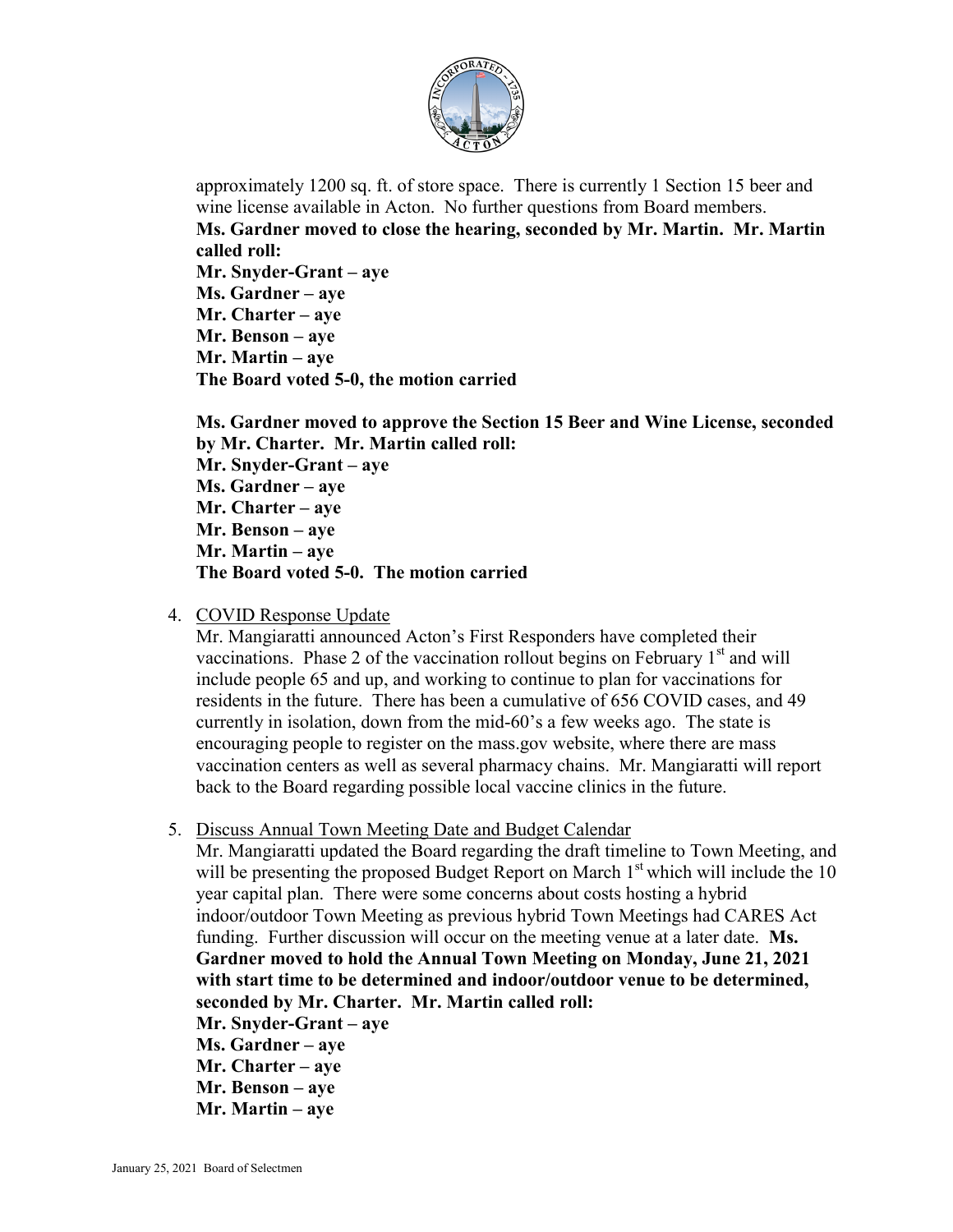

# **The Board voted 5-0. The motion carried**

Mr. Mangiaratti announced that the budget workshop for the Board and Finance Committee is scheduled for April  $13<sup>th</sup>$ .

6. Introduce Acton's Sustainability Director

Mr. Mangiaratti introduced Andrea Becerra as Acton's first Sustainability Director. Ms. Becerra received her undergraduate degree from Davidson College and her Master's degree from the Fletcher School at Tufts University with a concentration in International Environmental Resource Policy and Integrated Water Resource Management, and her most recent employment was with the National Resources Defense Council, a non-profit international environmental advocacy group and is relocating from Chile. Ms. Becerra presented an outline of her plans and approach for the first few months.

7. Approve Revised and Updated Option Agreement with Acton Housing Authority for Development of Senior Housing at 348-352 Main Street

Key change is in exhibit A if the dog park has to be reconstructed, the AHA will reconstruct or reimburse the town up to \$25,000.

**Ms. Gardner moved to approve the revised and updated Option Agreement with Acton Housing Authority, seconded by Mr. Snyder-Grant. Mr. Martin called roll:**

**Mr. Snyder-Grant – aye Ms. Gardner – aye Mr. Charter – aye Mr. Benson – aye Mr. Martin – aye The Board voted 5-0. The motion carried**

8. Discuss Board's Priorities for CPA Funding Applications

Mr. Charter updated the Board with the project priorities for CPC funding. There was concern from CPC with the numerous requests from the Recreation Department. The CPC was looking for the Board's ranking of priority for the Recreation applications. Several members of the Friends of Gardner Field Playground commented on the application for the Board to consider the importance of completing the plans and construction of the project.

# **Ms. Gardner moved to rank the Recreation Department's applications:**

- **1. Dog Park**
- **2. NARA Sports Pavilion**
- **3. Gardner Field Playground**
- **4. Jones Field Playground**

**Mr. Charter seconded and amended the ranking to not include the Elm Street Playground at this time.**

**Mr. Martin called roll:**

**Mr. Snyder-Grant – aye**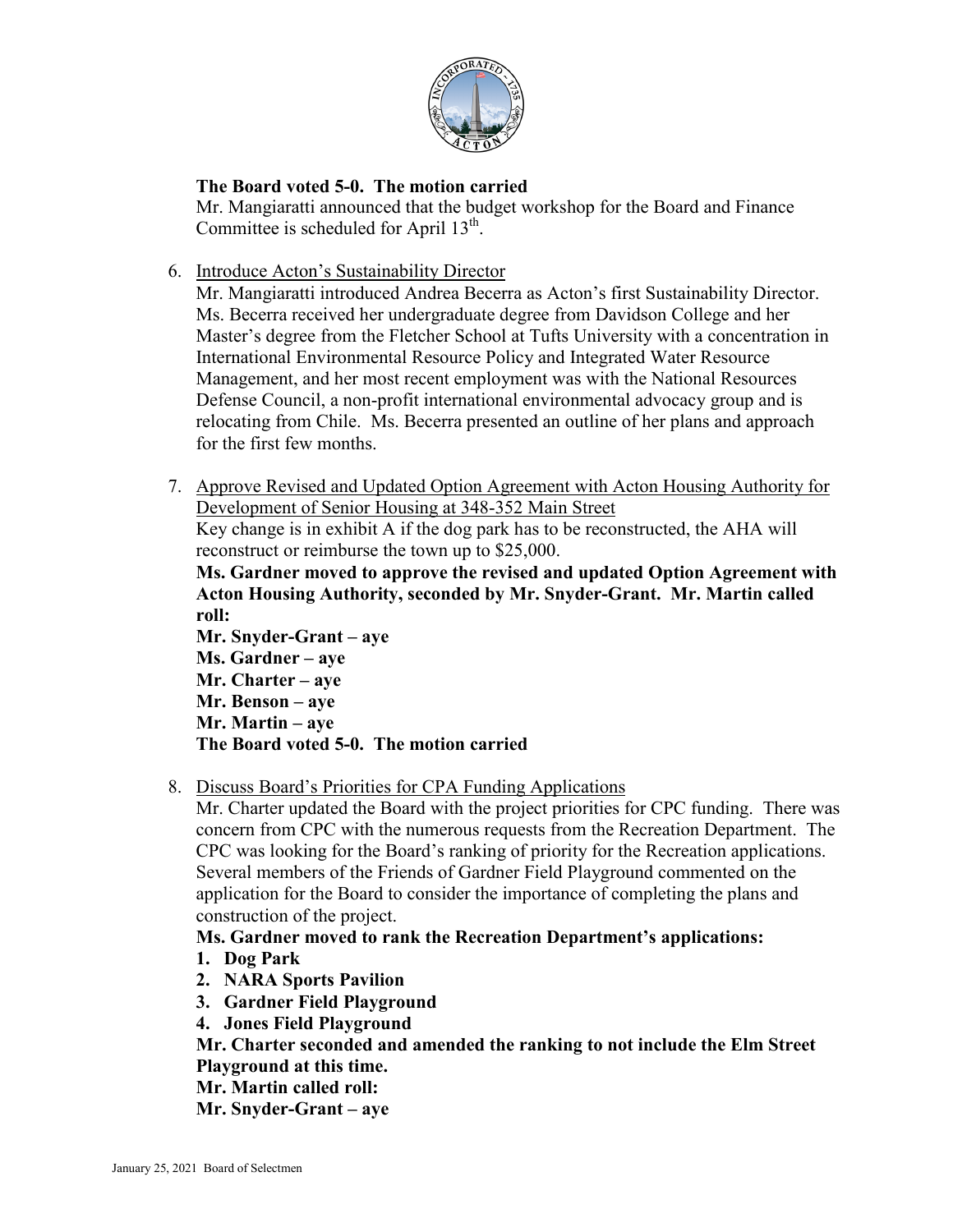

**Ms. Gardner – aye Mr. Charter – aye Mr. Benson – aye Mr. Martin – aye The Board voted 5-0. The motion carried**

9. Approve Intermunicipal Agreement with Boxborough, Littleton, Maynard and Westford for Distribution of CDBG-CV Funding for Micro-Enterprise Grants and Funding for Public Service Providers

Mr. Mangiaratti announced that the town was awarded 1.6 million from the state that are federal CARES Act funds to give out 100 micro enterprise loans to businesses in the 5 communities and help with families that need subsidies who need day care and food pantries. All 4 towns have approved the IMA.

**Ms. Gardner moved to approve the Intermunicipal Agreement, seconded by Mr. Snyder-Grant. Mr. Martin called roll:**

**Mr. Snyder-Grant – aye Ms. Gardner – aye Mr. Charter – aye Mr. Benson – aye Mr. Martin – aye The Board voted 5-0. The motion carried**

10. Discuss the 2021 Acton Boxborough Farmers Marker Elm Street Location

MR. Mangiaratti updated the Board regarding the AB Farmers Market. Due to COVID and construction ongoing construction at the original site on Pearl Street in 2020, the Farmers Market relocated to the area outside the Elm Street tennis courts on Sundays. Mr. Mangiaratti received comments from town staff that there were no issues for the ABFM to operate at the Elm Street location for 2021. Currently there is construction vehicles at the site, but informed the twin schools project manager that if the Board approves the site for the ABFM, they would have to relocate their materials. **Ms. Gardner moved to approve the Acton Boxborough Farmers Market at the Elm Street location, seconded by MR. Martin. Mr. Martin called roll:**

**Mr. Snyder-Grant – aye Ms. Gardner – aye Mr. Charter – aye Mr. Benson – aye Mr. Martin – aye The Board voted 5-0. The motion carried**

#### **III. Consent Items**

The consent items were taken up prior to the remaining New Business item 11.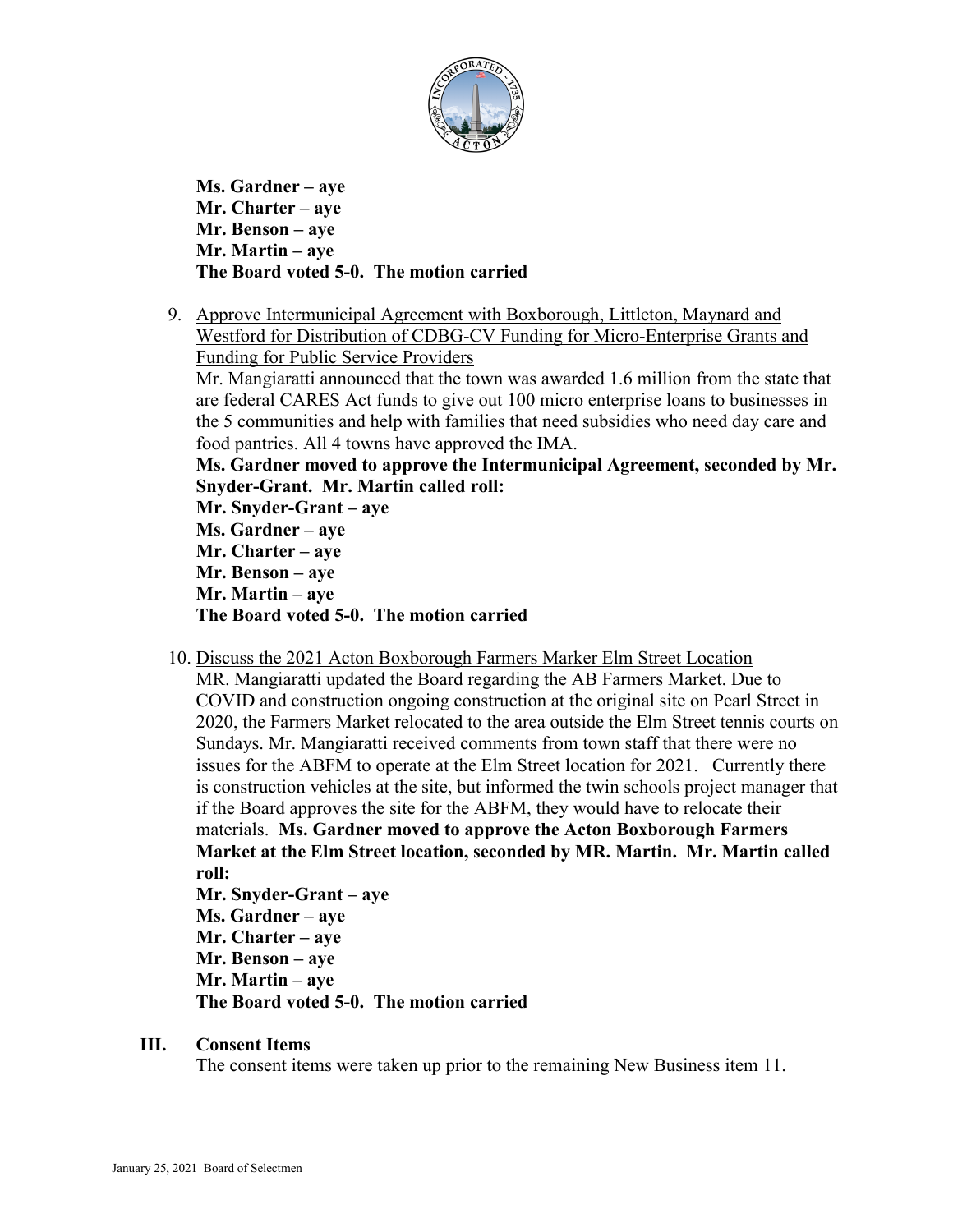

Mr. Benson held item 15, Mr. Snyder Grant held item 18. **Mr. Martin moved to approve consent items 12-14, 16-17, seconded by Ms. Gardner. Mr. MArting called roll: Mr. Snyder-Grant – aye Ms. Gardner – aye Mr. Charter – aye Mr. Benson – aye Mr. Martin – aye The Board voted 5-0. The motion carried**

Mr. Benson noted the incorrect spelling of Ann Corcoran for item 15. **Ms. Gardner moved to approve item 15 with spelling correction, seconded by Mr. Martin. Mr. Martin called roll: Mr. Snyder-Grant – aye Ms. Gardner – aye Mr. Charter – aye Mr. Benson – aye Mr. Martin – aye The Board voted 5-0. The motion carried**

Mr. Snyder-Grant questioned if the charge could include a bullet point to identify vacant storefronts and publicize to assist businesses to open up in Acton. Mr. Benson noted that under current charge the current members have divided up the town to identify storefront vacancies which falls under bullet point 1 listed in the revised charge. **Ms. Gardner moved to approve consent item 18, seconded by Mr. Snyder-Grant. Mr. Martin called roll: Mr. Snyder-Grant – aye Ms. Gardner – aye Mr. Charter – aye Mr. Benson – aye Mr. Martin – aye The Board voted 5-0. The motion carried**

11. Update on the Former Kmart Property

Mr. Benson updated the Board regarding the Kmart parcel. Recently, there was a local business group that held an option agreement to purchase the parcel, but decided to let the option agreement lapse and not proceed with the purchase. Mr. Benson, Mr. Mangiaratti and town staff met with representatives from Ocean State Job Lot to discuss the interest regarding the store occupying the current site. Results from the Kelley's Corner public outreach forums conducted in 2018 and 2019 highlighted the community concerns regarding the construction of large scale housing or another discount store at the location. Representatives from OSJL noted that they could repurpose the current structure without zoning changes for commercial use regardless of town sentiment. Ultimately OSJL decided to not proceed with the purchase.